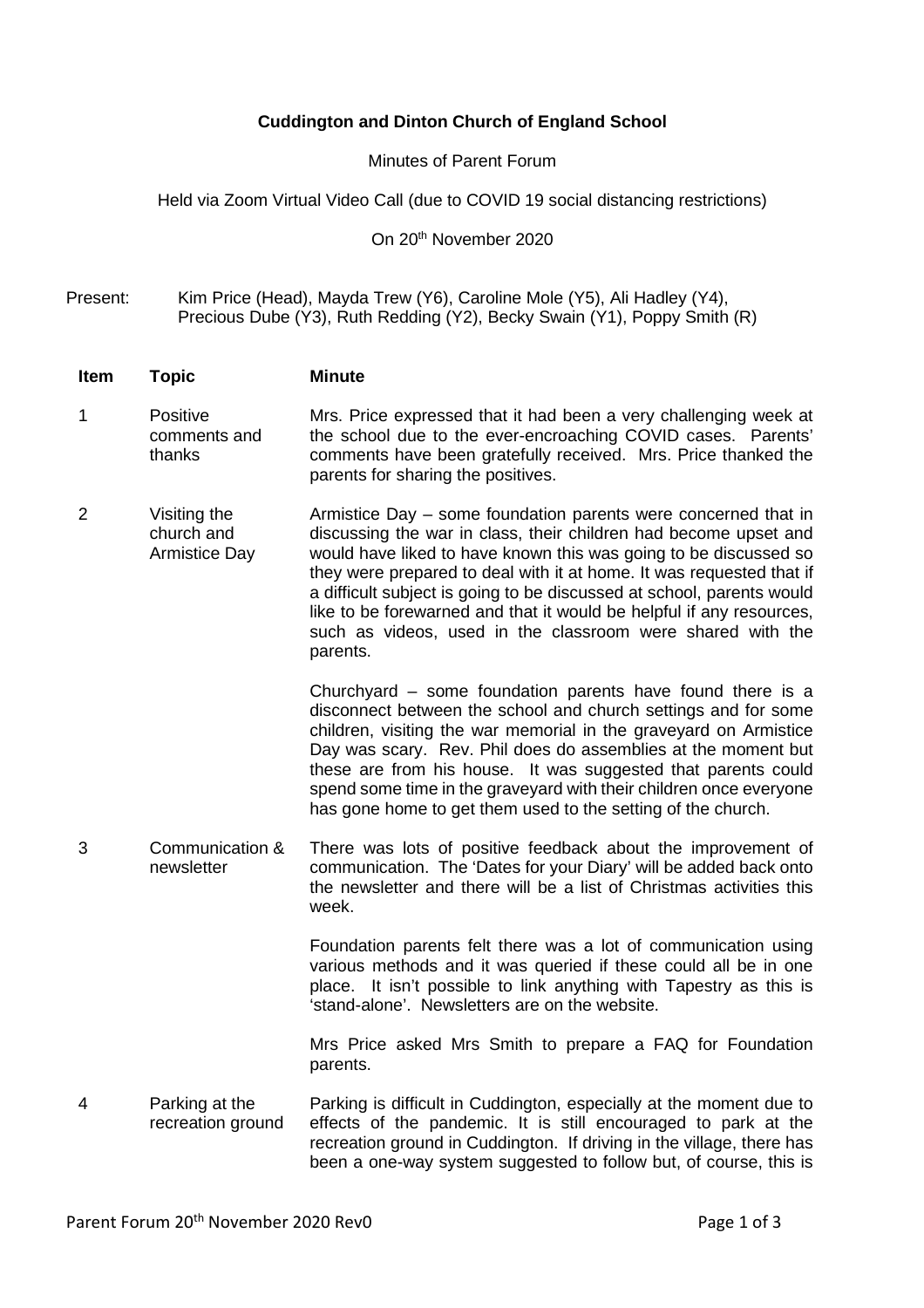not mandatory. It is also useful if parents follow the suggested oneway system around the Dinton triangle.

5 One-way system in Cuddington churchyard The idea of using the infant playground for pick-up incorporating a one-way system has been discussed by staff but it has been agreed that this is not a practical solution as the outside foundation area would need to be cleared every night in case someone touches something and contaminates it. A one-way system in the graveyard has been presented as an option.

> The staff are very understanding if a parent is late to junior pick-up due to a delay at infant pick-up. The children are also reassured that it is fine if their parents are late due to this reason.

- 6 School bus Any bus queries should be directed to Pupil transport at Bucks Admissions.
- 7 School lunches Due to a lack of on-site kitchen facilities, the school needs to use the current provider. Flexibility is an issue for some parents but the company purchases food in advance for the meal quantities ordered.
- 8 Trainers for PE There was a query about single-coloured only trainers for PE. This is so that trainers don't become 'competitive' and remain simple in line with the rest of the school uniform.

It will be trialled this year that polo shirts can form part of the winter uniform.

- 9 Y5 Assessments and progress information Pupil assessments were carried out at the start of the year due to the school shutdown in spring and summer, and the teachers are in the process of carrying out another assessment to evaluate progress. This progress will be shared during the next parents' evening which is due to be in early spring (which would have happened normally). Interim progress reports are not necessarily a full reflection of progress but the school will share areas where children will need more support. It is felt that by early spring, teachers will have a clear idea of where the children are in their learning. It was suggested that the spelling score could go into the learning log and Mrs. Price will discuss with the staff ways to get spellings and reading scores/comments to parents. Reading and writing have been made a priority, and there is a lot of reading in school. It's not possible to take photos of work but it may be possible to send home photocopies of some work. Again, this will be discussed with the staff.
- 10 Homework during infant Night Owls It will be permitted for the children to do MyMaths and reading during Night Owls. There is only one adult on duty so they would not be able to give the one-to-one time to a pupil that may be needed to carry out other homework Children will be allowed to take their spellings in and practice, so long as they can do this independently without the need for additional input from the adult on duty.